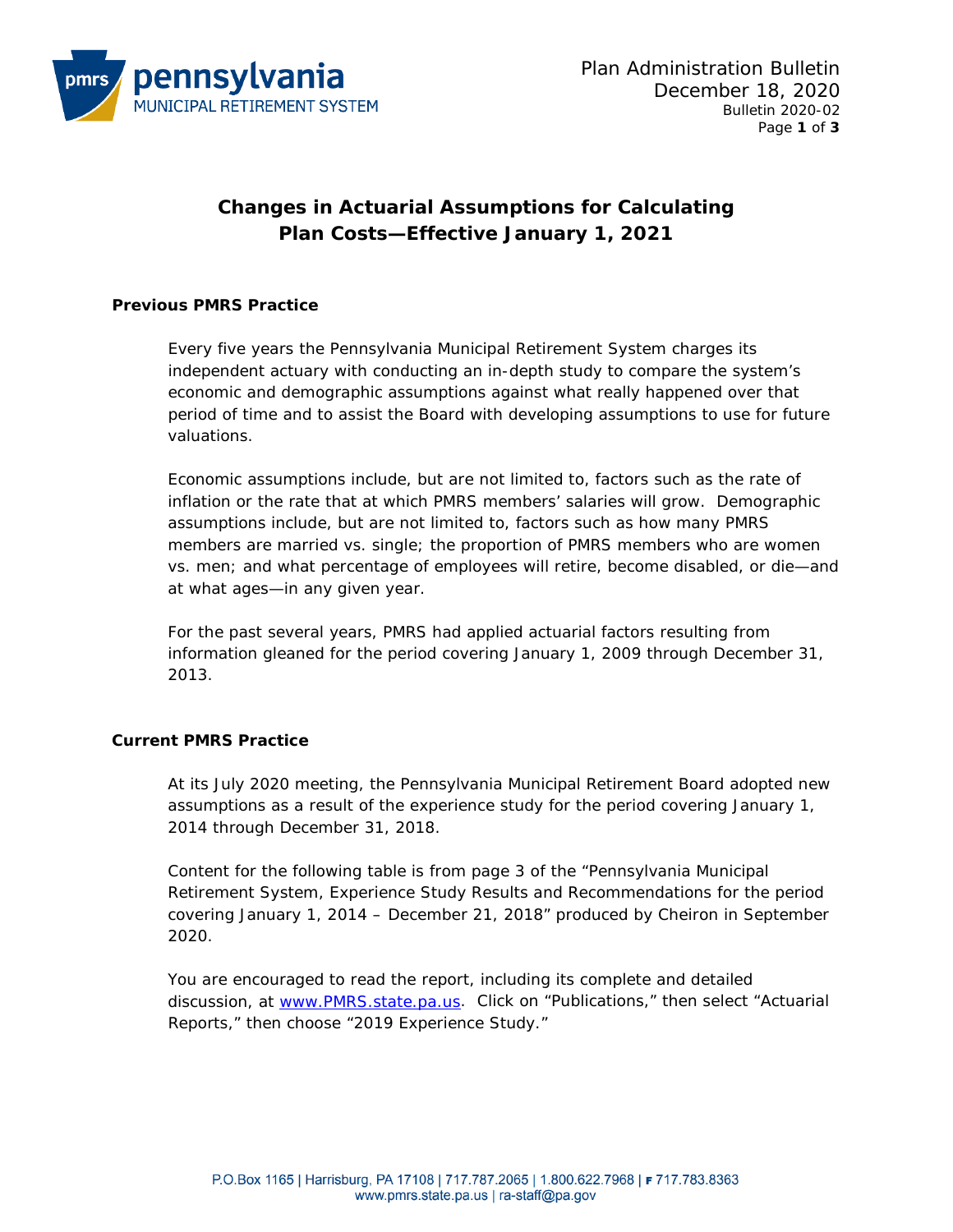## **Impact on Pension Plans**

Assumptions are used to calculate the costs and liabilities of pension plans. Changes in assumptions can increase or decrease costs and liabilities. When assumptions change, they are applied prospectively.

Beginning January 1, 2021, key changes will include:

| Limited Summary of Key Changes to<br><b>Economic and Demographic Assumptions</b><br>(All Non-Uniform and Uniformed Plans) |                                                                                                                                |                                                                                                                                                               |  |
|---------------------------------------------------------------------------------------------------------------------------|--------------------------------------------------------------------------------------------------------------------------------|---------------------------------------------------------------------------------------------------------------------------------------------------------------|--|
|                                                                                                                           | <b>Previous Assumption</b>                                                                                                     | Assumption Applied as of Jan 1, 2021                                                                                                                          |  |
| <b>Retirement Rates</b>                                                                                                   | 1 <sup>st</sup> eligible rates for Municipal;<br>rates vary by age for<br>Municipal/Uniform plans                              | Remove 1 <sup>St</sup> eligible rates for Municipal if<br>Age<61; update rates to better fit<br>experience. Accelerated DROP/in-service<br>retirement rates   |  |
| <b>Termination Rates</b>                                                                                                  | Municipal rates split for plans with<br>$<$ 25 / 25 + actives                                                                  | Municipal rates continue split by plan size<br><25 / 25+; lower rates for less service                                                                        |  |
|                                                                                                                           | Uniform rates split for plans with<br>$<$ 25 / 25 + actives                                                                    | Uniform rates for all plans regardless of<br>size; lower rates for <4 years; update<br>other rates                                                            |  |
| <b>Disability Rates</b>                                                                                                   | 40%/60% 1964 OASDI<br>disability incidence table<br>Municipal/Uniform Service<br>disabilities 15%/40% for<br>Municipal/Uniform | 40% 2017 CalPERS Public Miscellaneous<br>Group disability rate table blended<br>70%/30% male/female. Service<br>disabilities 20%/70% for<br>Municipal/Uniform |  |
| <b>Mortality Rates</b><br>- Healthy<br><b>Actives</b>                                                                     | RP-2000 Employee Healthy<br>table; Scale AA mortality<br>improvements to 2015, 0/5 year<br>setback males/females               | PUB-2010 General Employee table;<br>MP-2018 mortality improvements to<br>2023                                                                                 |  |
| <b>Mortality Rates</b><br>- Healthy<br><b>Retirees</b>                                                                    | RP-2000 Retiree Healthy table;<br>Scale AA mortality improvements<br>to 2005/2010 males/females                                | RP-2006 Retiree Healthy table; MP-2018<br>mortality improvements to 2023                                                                                      |  |
| <b>Mortality Rates -</b><br><b>Disabled</b>                                                                               | RP-2000 Combined Healthy table<br>set forward ten years                                                                        | RP-2006 Retiree Disabled table; MP-2018<br>mortality improvements to 2023                                                                                     |  |
| Miscellaneous Demographic                                                                                                 |                                                                                                                                |                                                                                                                                                               |  |
| <b>Marital Status</b>                                                                                                     | 80% married; wives 3 years<br>younger than spouses                                                                             | 85%/65% married males/females; no<br>change for spousal age difference                                                                                        |  |
| Male/Female<br>Percentage                                                                                                 | 70%/30% males/females                                                                                                          | No change                                                                                                                                                     |  |